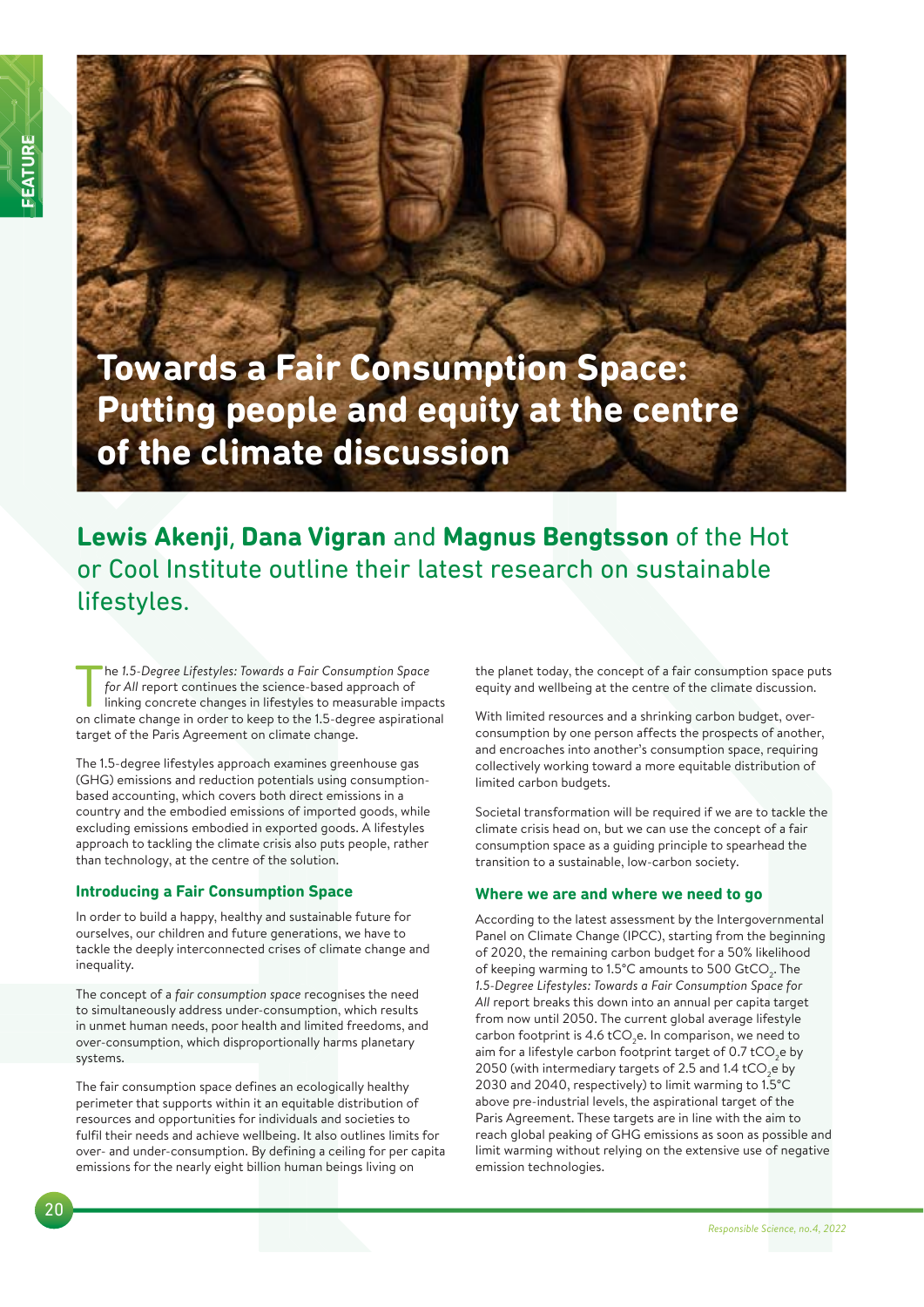**FEATURE**

The report analyses lifestyle carbon footprints of ten sample countries, representing high-, middle, and low-income countries. The findings highlight the huge inequalities and differences in lifestyle-related greenhouse gas emissions that exist among the world's major economies.

For example, an average person in Canada, the country with the highest per-capita emissions among the economies studied, was found to have a lifestyle footprint six times larger than a person in Indonesia. The other high-income countries studied (Finland, Japan, and the UK) were found to have around 70% larger footprints than the three more prosperous middle-income countries included in the study (China, South Africa, and Turkey).

These results lay bare the extent of global inequality – both economic and resource based – and confirm the well-known relationship that greenhouse gas emissions are strongly linked to per-capita national incomes. They also show massive gaps between current per-capita footprints and the required, sustainable targets.

The lifestyle carbon footprint target for 2050 is exceeded in all countries analysed, requiring rapid and radical reductions. Estimates of current annual average lifestyle carbon footprints per person for countries analysed, as of 2019, are: Canada: 17.9 (tCO $_2$ e), Finland: 10.8, United Kingdom: 8.5, Japan: 8.1, China: 5.0, Turkey: 4.9, South Africa: 4.9, Brazil: 3.3, India: 3.0 and Indonesia: 2.2.

The footprint gaps between actual lifestyles and the targets, show that footprints in high-income countries need to be reduced by 91–96% by 2050. Upper-middle income countries already need to reduce their footprints by 68–86% by 2050. Even lower-middle income countries need to reduce footprints by 76% to meet the 2050 target.

#### **Figure 1: Lifestyle carbon footprint budget (tCO2 e/cap/yr) from shortlisted mitigation pathways**



**Note:** Global total emission budget was adopted from Rockström *et al.*  (2017) for 1.5S, Rogelj *et al.* (2011) for 2S, and calculated as a mean of the "A2" scenario from Ranger *et al.* (2012) and "Low NonCO $_2$ " and "All Options" scenarios from Van Vuuren *et al.* (2018 for 1.5D. The emission budget was divided by population projections from United Nations (2017) and multiplied by the household footprint share estimated by Hertwich and Peters (2009) to estimate lifestyle carbon footprint budget.

## **How can we get there?**

There are several key learnings we can utilise to enable the societal transformation needed to set us on the path towards a 1.5°C future. First, the data compiled in the report shows key sectors that have the largest carbon footprint and identifies high impact actions to cut emissions. Second, the report outlines two separate emissions reduction scenarios for each country analysed, one focused on systems change and another on behavior change. The data shows clearly that neither scenario alone can achieve the emissions reductions required; we need both systemic change and behavior change working in parallel to limit warming to 1.5°C. Third, the report offers specific recommendations for policy approaches that have the potential to kick-start the transition to sustainable living.

## **Sector specific actions**

The report explores impacts of consumption in six domains: food; housing, transport; goods; leisure; and services, and uses these to aggregate total lifestyle carbon footprints and reveal hotspots in the ten surveyed countries.

The three domains of food, housing, and personal transport tend to have the largest impact (approximately 79%) on total lifestyle carbon footprints. Therefore, focusing efforts to change lifestyles in relation to these domains would yield the most benefits.

Practical solutions will require three parallel types of efforts: absolute reductions in high-impact consumption (such as flying and driving less); modal shifts towards more sustainable options (such as shifting from driving to public transport or biking); and efficiency improvements (such as shifting to electric cars)—to use three examples from the transport realm.

Some of the most impactful emissions reductions options include car-free private travel, reduction of international flights, electric cars, vehicle fuel efficiency improvement, living nearer to workplaces, renewable grid electricity and off-grid energy, vegetarian-vegan diets and substituting red meat. If these options are fully implemented, they could reduce the footprint of each domain by a few hundred kg to over a tonne annually. Ultimately, the most effective interventions across lifestyle subcategories will be reducing car travel, air travel, meat consumption, and fossil-based energy usage.

# **Why we need both systemic and behavioural change**

Most prevailing climate scenarios underplay the potential contributions of lifestyle changes to climate change mitigation and focus mainly on developing new technologies and on changes in production. But failing to shift the lifestyles of nearly eight billion human beings means we can never effectively reduce GHG emissions or successfully address our global climate crisis.

To present indicative pathways, our report analyses scenarios through which countries can meet the 2.5 tCO<sub>2</sub>e target for 2030. For each country it presents two scenarios: one with priority on systems change (adjusting carbon intensity of lifestyles options) and a second with priority on behaviour change (adjusting volume of consumption). Both intensity and amount adjusted carbon budget scenarios highlight the urgency of drastic lifestyle carbon footprint reductions in high-income countries, as the needed footprint reductions of 69–86% require almost full (at least 95 %) adoption of low-carbon lifestyle options in all countries. Canada was an exception, as it is not able to meet the 2.5-ton target even